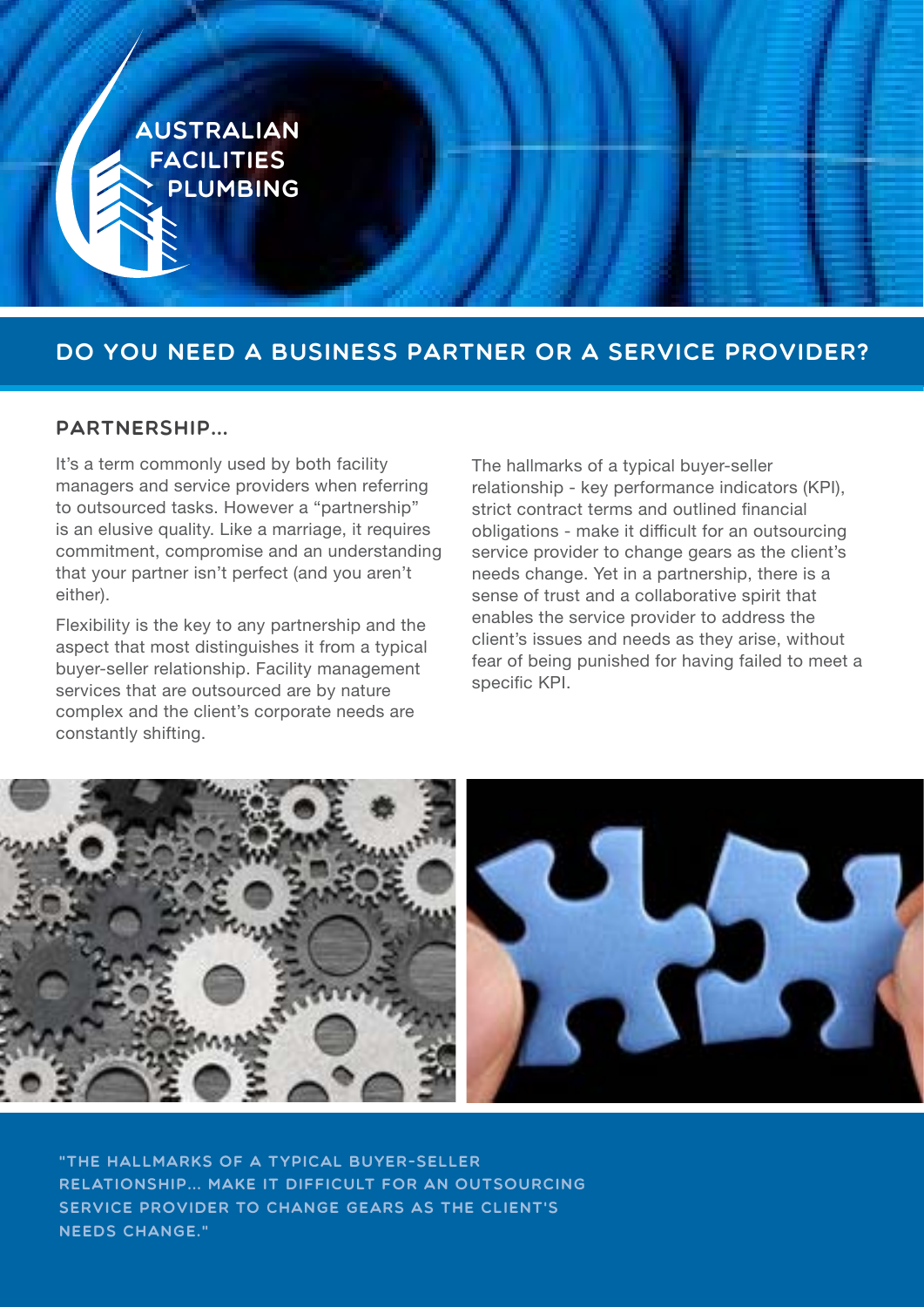Determining whether you need a partnership or a service provider is simple when you consider these 4 factors:

#### IMPACT to the business -

how does the activity you wish to outsource impact the organisation? A general rule of thumb is that high impact tasks will benefit from a partnership. Low impact can be more suited to the buyer-service provider relationship.

#### UNDERSTAND your corporate goals -

it is essential that you recognise that cost, service level and scope are the triangle of procurement. When you change one, usually it affects the others. The primary goal of the outsourcing effort needs to be clear and understood by both parties. For example if it is to reduce costs and that's it, be realistic and expect your provider to manage it appropriately.

#### ALIGN your goals -

Service Level Agreements, KPIs and the like are important, however in a partnership you need to consider how your own organisations goals fit with the goals of your chosen service provider. Usually the client's goals are service-level performance and budget objectives, while the service providers' are profitability. Goals must be realistic on both sides. Failing to meet the mutual goals of both your organisation and the service provider can get in the way of a partnership and jeopardise the results you need for your organisation.

The industry is awash with outsourcing companies promising savings and maintained service levels, but one needs to remember that an outsourcing company is also in business to make a profit.

The simple truth is when your outsource-service provider is losing money they won't be able to give you the service you need and this is when a partnership is abandoned and becomes the typical buyer- service provider relationship.



"...cost, service level and scope are the triangle of procurement. When you change one, usually it affects the others"